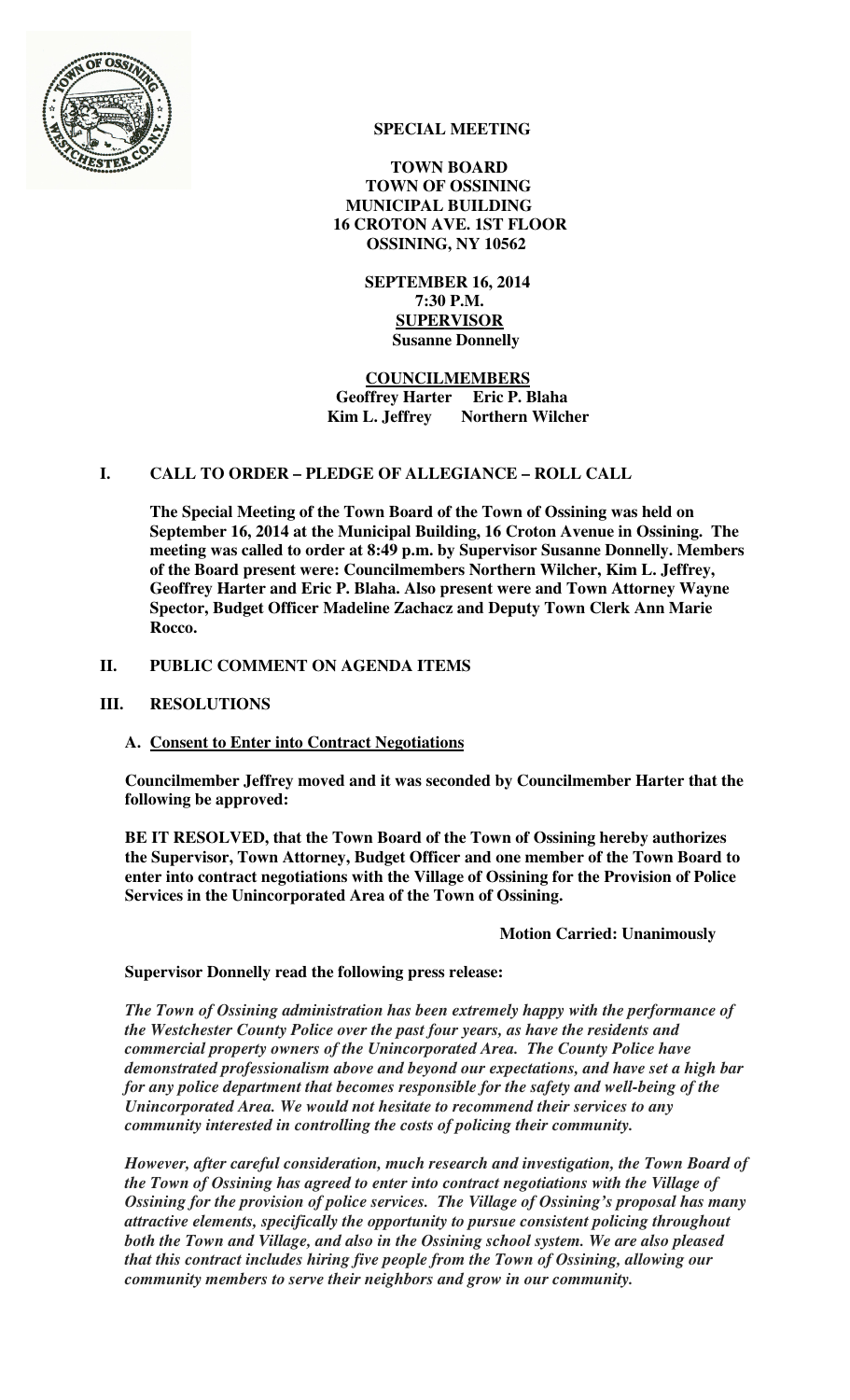*These contract negotiations must be completed no later than October 15th, 2014, but we have every hope that they will be completed sooner, allowing the Village to begin its hiring process and the Town to budget appropriately. Should the contract negotiations falter for any reason and are not completed by the aforementioned date, the Town Board is prepared to request a year extension of the current contract with the Westchester County Department of Public Safety. During that time, if necessary, we would request that New York State perform a complete evaluation of the public safety needs of the Unincorporated Area (free of charge), using that time to further ensure that prospective services will be provided responsibly and at the most reasonable cost.* 

*Both the Village of Ossining and the Westchester County Department of Public Safety are exemplary police forces, and we feel the Unincorporated Area would be in good hands either way. However, we have concerns about certain details about the Village of Ossining's proposal that have kept us from making a quick decision based on cost-savings. Engaging armed police officers charged with protecting the public is the most sensitive service we provide, requiring individuals to always be at their best and being alert and ready for any emergency, and thus raises certain concerns regarding the considerable dependence on overtime in the Village's proposal.* 

*The proposed method of providing services, relying so heavily on overtime, appears to have few, if any, adherents in local law enforcement. The Village has been asked to address the viability of this method and insists that it will devise a plan to effectively use this technique. It thus appears that the actual specifics may be a work in progress. The Town, in this instance, will insist on the Village meeting its contractual obligations and will rely on the Village providing the agreed services at the agreed price for the life of the contract. In this regard, the Village will be treated as any other outside contractor.* 

*The Village has also been asked to address whether this contract may result in the Village "subsidizing" the Town by providing the services at less than actual cost. The Village denies that is the case. As with any other outside contractor, the Town cannot question the financial conclusions reached by the Village in formulating its proposal, but instead must assume that the Village and its fiscal analysts have fully considered the financial viability of its proposal. The Town simply does not have the ability to analyze the nuances of Village finances, and must assume that the Village officials fully understand their fiduciary obligations to the taxpayers of the Village in proposing the enforceable contractual obligations the Village will be assuming. The Village must understand that the Town administration likewise has a fiduciary obligation to the residents of the Unincorporated Town and, as a result, the Town will not be in a position to renegotiate the contract mid-term. The Village should not enter into this contract if it believes the contract can be renegotiated or the services reduced if the costs are found to exceed the guaranteed amounts the Town will be charged under the proposal.* 

*More of our concerns are:*

- *The use of overtime/double-up days as a "plan," not as an emergency provision. During the first seven months of the contract, while the five new officers train at the police academy, 100% of the Town coverage encompass officers working overtime or as part of a double-up day.*
- *The use of overtime throughout the contract. At current staffing requirements, there should be 10 officers assigned to the posts within the Town, in order to properly cover days off, personal days, sick days and vacations.*
- *What provisions have been made if one or more of the new officers do not successfully complete the police academy? To begin the process over will take another seven months, which means even more overtime than anticipated figured into the contract.*
- *How do we guarantee that the officers assigned to the two Town posts will, indeed, be covering the Town sectors? How do we ensure the residents of the Unincorporated Area are receiving the services for which we've contracted? To this end, the Town will be requesting delivery of monthly payroll and attendance records for officers assigned*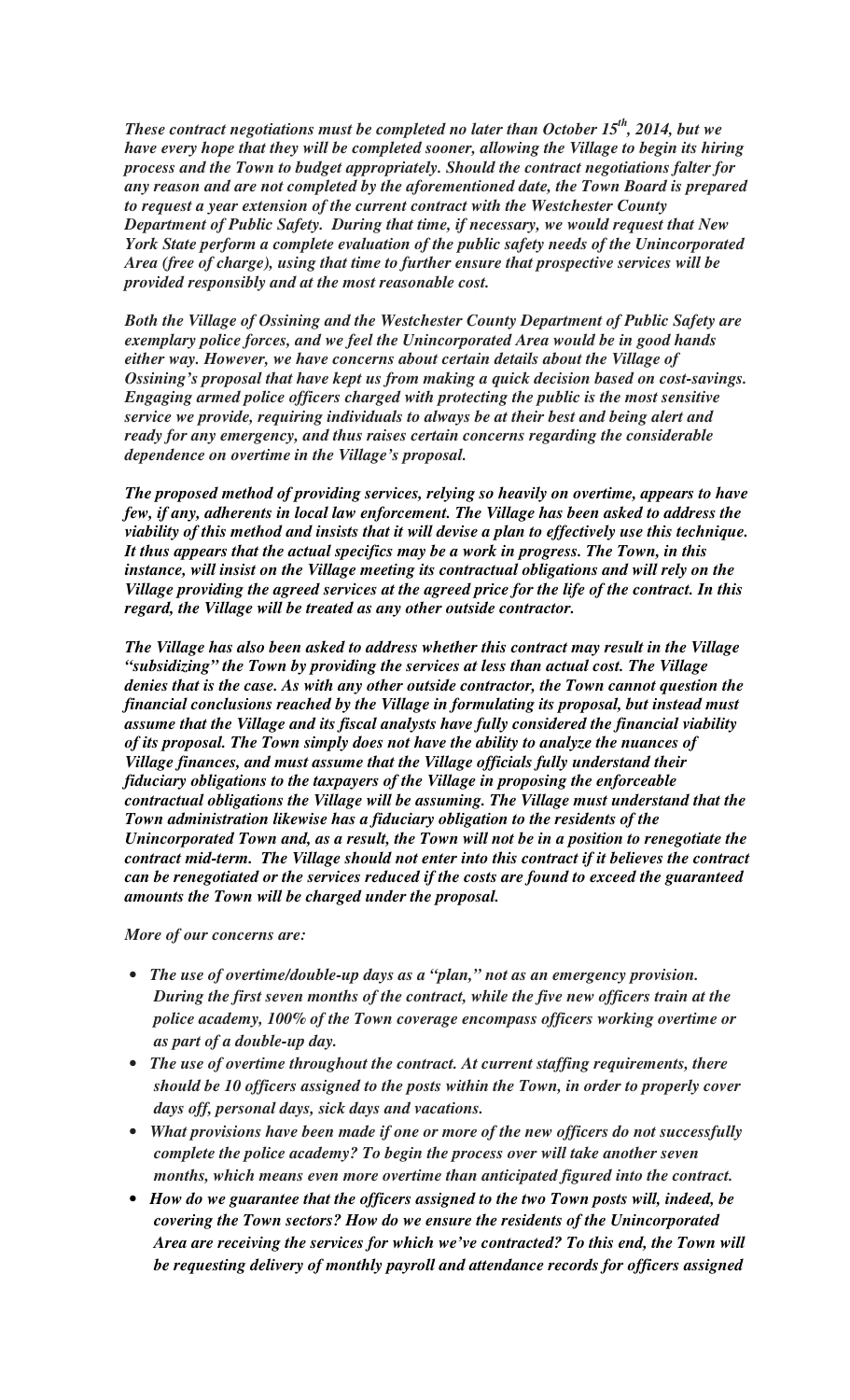*to the two Town sectors, along with logs of locations and the installation of GPS on all vehicles assigned to Town patrol.* 

*We have verified that Village Police can be given legal authority to provide and enforce law enforcement in the Town, outside their current jurisdiction, through a Town Board Resolution, which will be forthcoming if and when the negotiations reach a successful conclusion.* 

*We look forward to moving ahead with this process, and trust that the residents of the Unincorporated Area understand and respect both our decision and our process- together, we hope to continue to strengthen our community and partner on this new endeavor in a way that enhances all of Ossining.*

**Councilmember Jeffrey stated that this is not a vote against Westchester County Police since they have provided wonderful service.** 

**Supervisor Donnelly reminded residents that there will be a Town Hall Meeting on Tuesday September 30, 2014.** 

**Councilman Blaha explained that there is a lot of research and investigation that goes on with this topic. Councilmember Blaha stressed that they are working on what's best for this community. This is a process that is being taken very seriously and hopes that we are all comfortable with ultimate decision. Tonight's vote is to continue the process and to move on in a particular direction.** 

#### **B. Stipulation of Agreement between Town of Ossining and Teamsters Local 456**

**Councilmember Jeffrey moved and it was seconded by Councilmember Harter that the following be approved:** 

**BE IT RESOLVED, that upon recommendation of the Town Supervisor, the Town Board hereby ratifies and approves the Stipulation of Agreement regarding Marco Piscopiello and return of excess wages paid in error, between the Town and Local 456, International Brotherhood of Teamsters, Chauffeurs, Warehousemen and Helpers of America, AFL-CIO, effective September 16th, 2014; and** 

**BE IT FURTHER RESOLVED, that the Town Supervisor is authorized to execute the Stipulation on the Town's behalf.** 

 **Motion Carried: Unanimously** 

#### **C. Personnel- Resignation**

**Councilmember Blaha moved and it was seconded by Councilmember Harter that the following be approved:** 

**Resolved, that the Town Board of the Town of Ossining hereby accepts, with regret, the resignation of Chauffeur Nyesha Lamar, effective September 12th, 2014.** 

 **Motion Carried: Unanimously** 

#### **D. Contract- Retaining Outside Counsel for Tax Certiorari**

**Councilmember Blaha moved and it was seconded by Councilmember Harter that the following be approved:** 

**Resolved that the Town supervisor is authorized to sign a retainer agreement with Danielle G. Vincelette, P.C., to act as trial counsel in the Article 7 Tax Certiorari matter, 200 South Highland Avenue LLC versus the Town of Ossining, in accordance with the proposal letter dated September 10, 2014 and in a form approved by the Town Attorney.** 

**Councilmember Blaha moved to amend and it was seconded by Councilmember**